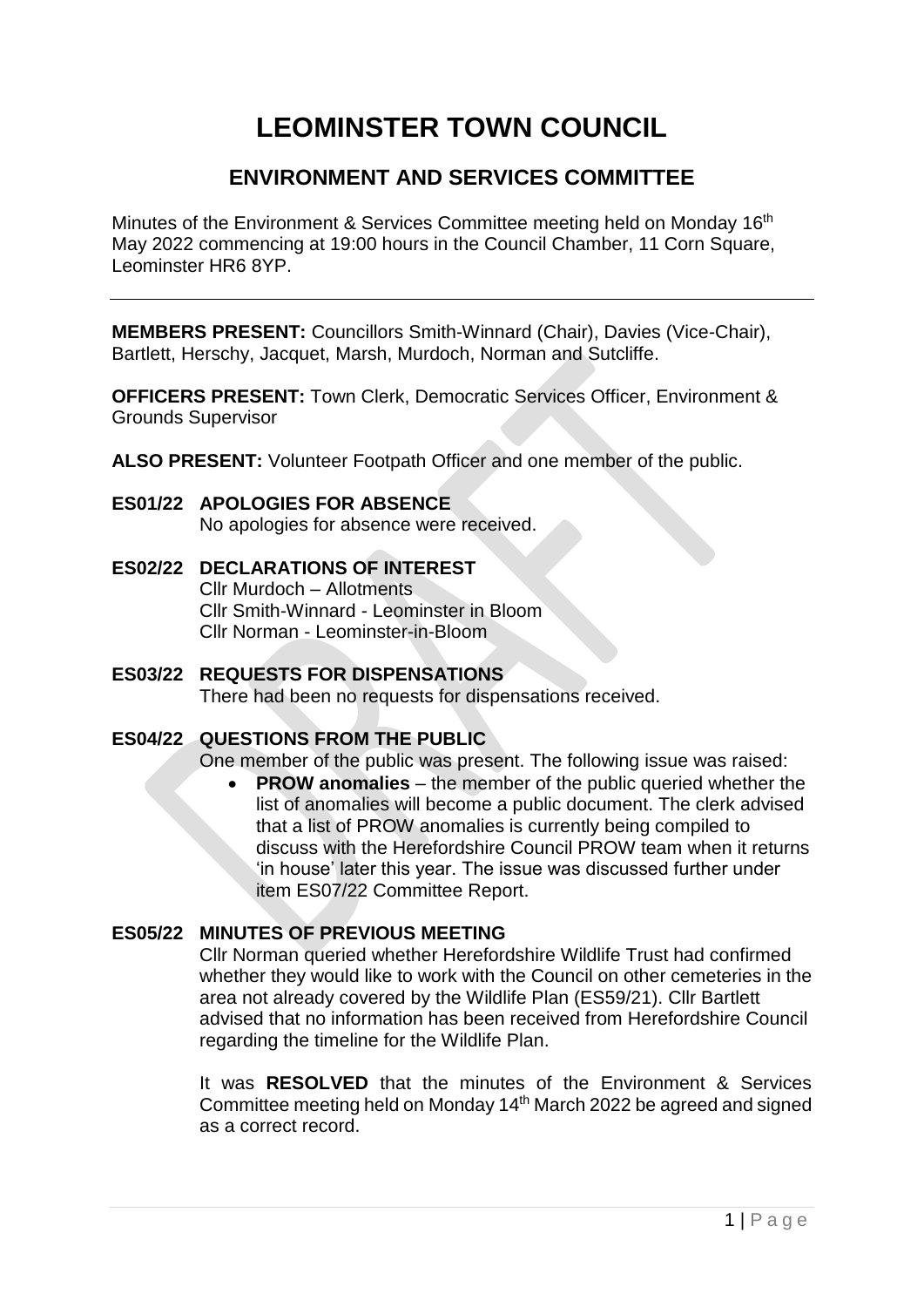#### **ES06/22 CLERK'S REPORT**

The clerk had one item to report that was covered under ES09/22 Confidential Items.

#### **ES07/22 COMMITTEE UPDATE REPORT**

Committee considered the update report and following discussion they **RESOLVED:**

- To note the report;
- To note the Footpath Officer's report;
- To make available, from the P3 scheme budget, an amount to cover the purchase of essentials to carry out the role, including mileage claims, for the two Footpath Officers;
- To note that the Environment & Grounds Supervisor has reviewed the condition of the handrails and the plank bridge on the Herefordshire Trail and the repairs will be carried out by a member of staff;
- To report repairs required to a handrail on Footpath KB51 to Kimbolton Parish Council;
- To authorise the purchase of two oak fingerposts, from the P3 scheme budget, for Leominster for the Herefordshire Trail;
- To consider submitting an article on PROW anomalies, and to request volunteers to assist the Footpath Officers, for publication in Leominster News;
- To note that definitive map anomalies should be sorted into the following categories: PROW, footways, open spaces;
- To produce an accessible spreadsheet of definitive map anomalies and to publish the spreadsheet on the Council's website. The spreadsheet will be updated as further anomalies are identified;
- To thank the member of the public for gathering information on PROW and footway anomalies;
- To note that the Environmental Working Group will be reviewing the Council's climate change policy. They will consider ways to improve the policy and establish whether the Council can work with more partners. It was suggested that the Council joins the Herefordshire Green Network Great Collaboration portal;
- To note that the completion deadline for some of the Great Places to Visit Fund projects has been extended to the end of September 2022;
- To note that the Tree Officer is recommending the types of trees appropriate for tree replacement in each of the empty tree pit sites. Herefordshire Council will provide funding to replace trees on Bargates;
- To note that the Council will be notified when 5-day tree notices are issued;
- To note that the new seating in Corn Square will remain for at least 6 months. The seating can then be moved to the Grange if required;
- To note that Balfour Beatty will install the new Broxap litter bins on Etnam Street/Worcester Road and The Grange. Balfour Beatty will take responsibility for emptying the bins;